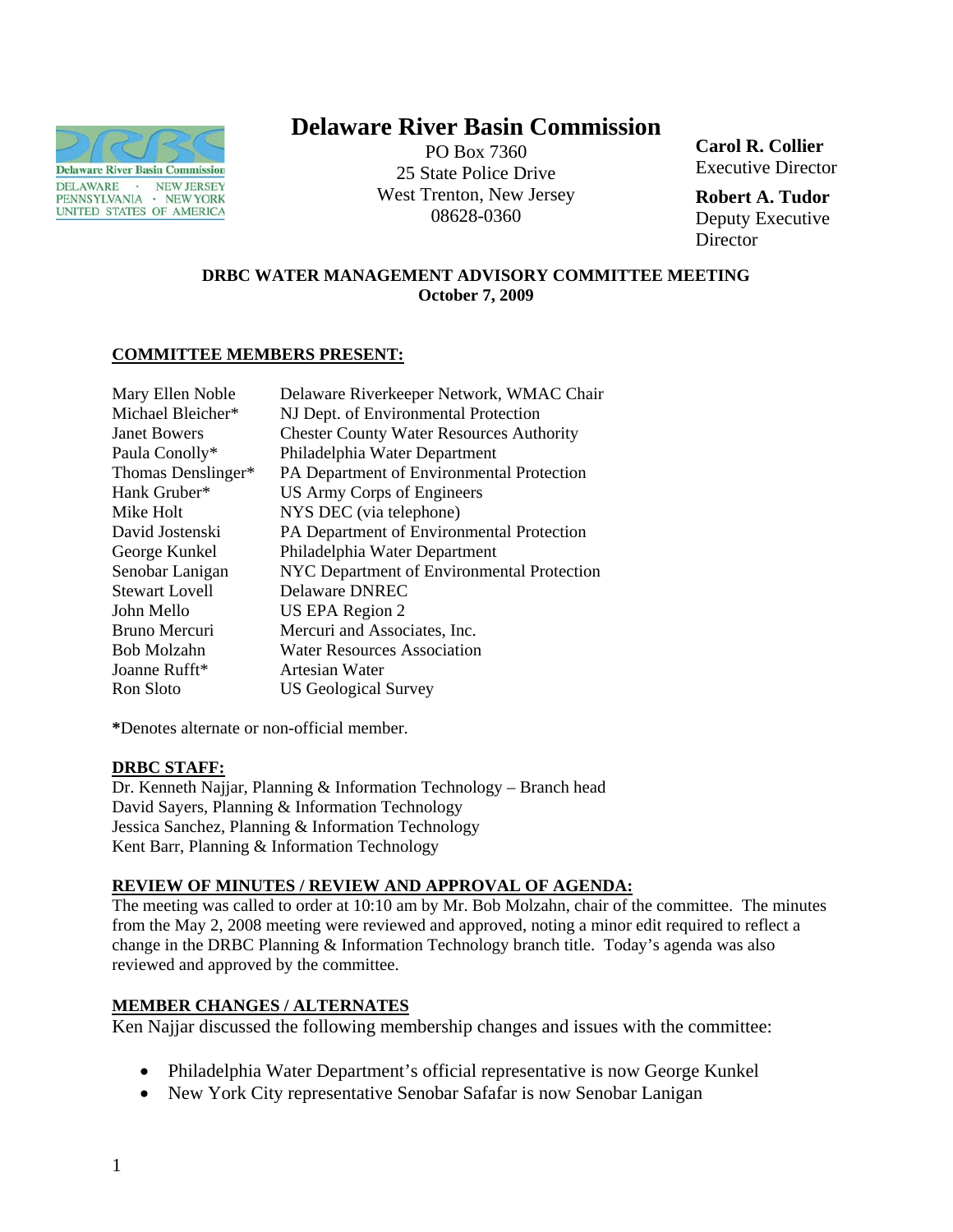- Dave Froelich is no longer with the Wissahickon Valley Watershed Association, Ken Najjar spoke to Randy Gray regarding an alternate designee.
- There has not been direct representation from water utilities, academia, recreation  $\&$ fisheries, or agriculture on the WMAC in quite some time – the committee may want to look for alternate representation in these sectors and offered the following potential candidates:
	- Academia: Gerry Kauffman, Lehigh University, Temple, Jeff Featherstone, Richard Weissman, Mr. Ruggles
	- Fisheries: Trout Unlimited, non-profit anglers, The Nature Conservancy
	- Recreation: Jim Serio, Delaware River Foundation or someone outside of government
	- Agriculture: Determine Ferdow Ali's commitment, NRCS, Conservation Districts, Rutgers
	- Water Utility (private): Joanne Rufft of Artesian Water has attended previously. The current representative for this sector has not attended for several years. DRBC will work with both to update the representation for this sector.
- Committee consensus was that a new member position should be proposed for the Power or Electric Utility sector.

Ken Najjar also discussed permanent appointed alternates with the WMAC. Currently, the procedures call for designees to be specifically designated for a specific meeting, by writing or email – but if the DRBC doesn't hear from the member regarding a designee, that person can't participate in any votes during that meeting. If there is a permanent designated alternate, that person would be considered a voting person, in the absence of the member. The committee agreed there should be permanent designees and the procedures should be drafted relecting that change; also, if the designated alternate is not able to attend, a third person may be appointed, in advance, for that meeting. The designees will be confirmed via e-mail to Victoria Lawson of DRBC (Victoria.Lawson@drbc.state.nj.us).

The WMAC resolution, which is about 11 years old, was also discussed. Ken Najjar asked for consensus on the following topics:

- a) Timelines for members Committee consensus was to continue as open-ended membership.
- b) Sunset of committee No answer was given to this item.
- c) Appointment letters No answer was given to this item.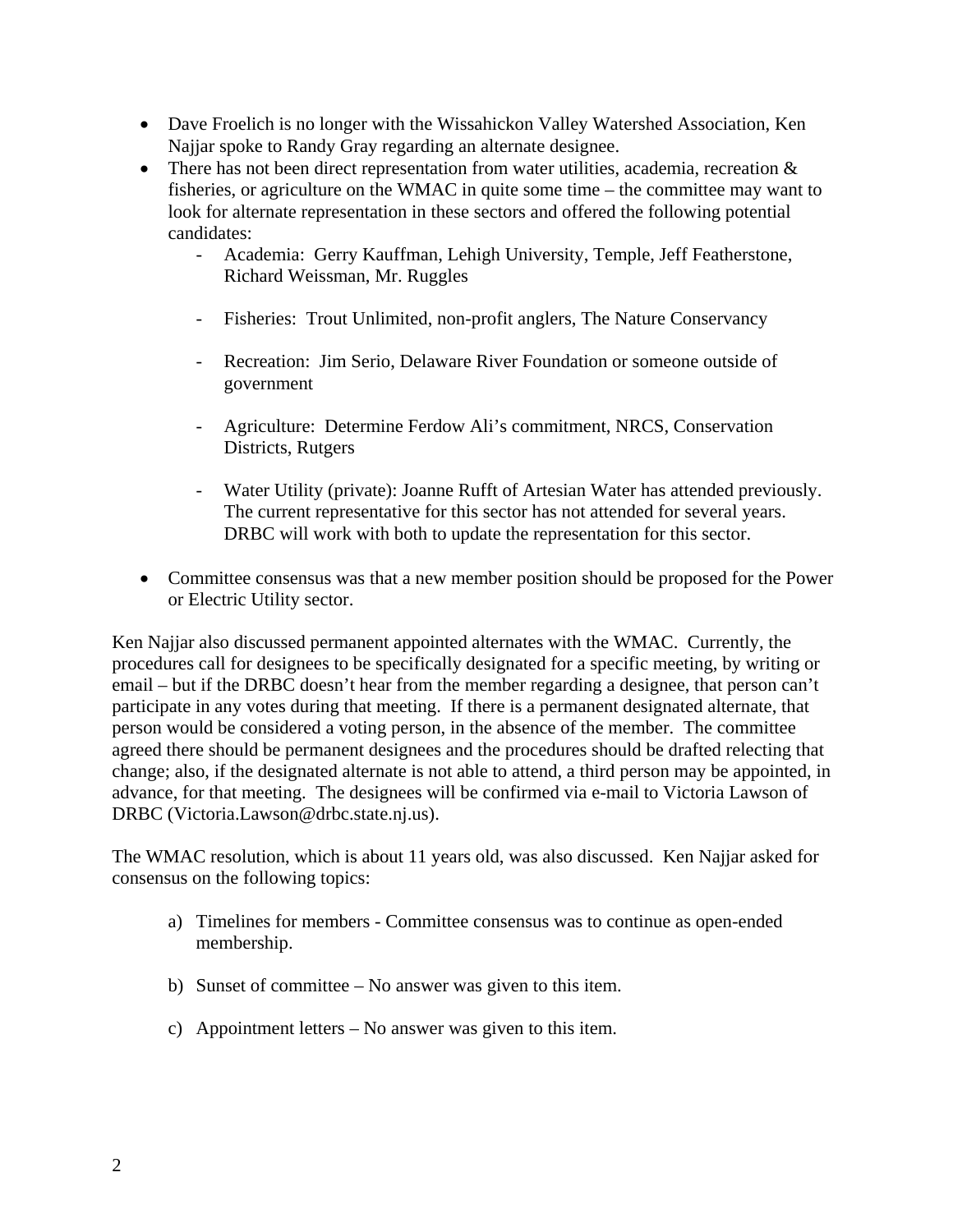According to the resolution, the WMAC shall also elect an individual to serve as liaison on the Flow Mgmt Technical Advisory committee and the Water Quality Advisory Committee, which hasn't been done. This may be something the group should consider doing. This issue will be revisited at the next WMAC meeting. Mary Ellen Noble suggested the next agenda of the WMAC include an item to update the future work outline for the committee.

#### **APPOINTMENT OF COMMITTEE CHAIR AND VICE-CHAIR**

The committee voted to approve a new Chair of the WMAC: Ms. Mary Ellen Noble was elected, Vice-Chair is Ms. Senobar Lanigan.

### **WATER MANAGEMENT / SUPPLY PLANNING UPDATE**

*AWWA Water Accountability rule making process / implementation:* David Sayers reported on this item noting that this committee, with the assistance of a subcommittee, was responsible for advancing the AWWA/IWA water accountability audit approach. Since the committee last met, the rule change process was completed, culminating in the adoption of the new rule by the DRBC Commissioners in March 2009. The rule change process involved a public informational meeting, a public hearing and a public comment period. A comment and response document was prepared which consisted of one set of comments from New Jersey American Water, generally in favor of adopting the new approach and explained how the phase-in of the new rules would be handled. The rule change updated an approach that was more than 20-years old. The final resolution (2009-1), as well as the comment and response document was distributed to committee members via email prior to the meeting. In April 2009, the AWWA Waterloss control subcommittee released the latest version of the AWWA Water Audit Software (v4.0) which is available on the AWWA website. The PA PUC made a similar ruling to DRBC's in that they are undertaking a pilot program to advance an audit approach using the same AWWA methodology.

George Kunkel, Philadelphia Water Dept., stated that the AWWA Guidance manual also became available in April 2009. Discussion ensued regarding a number of states that are also looking into this methodology. Most notably, within recent weeks, the California Urban Water Conservation Council has approved revisions to their Best Management Practices which embraces the new methodology with two notable initiatives: 1) utilities have to go through a four year period where they improve their audit data, and 2) after 4 years they will look at setting up indicators and targets for leakage control. Mr. Kunkel also noted that a few years ago, Texas did over 2,000 audits using the new format; their requirement for updates is every 5 years.

Now that the rule change has been adopted, there will be a voluntary period of three years, during which time DRBC staff can promote the methodology and educate the water purveyor community in the Basin. DRBC also needs to work with the member states to develop the process of data collection, which is still a charge to the WMAC. Any feedback from the states, in terms of direction, would be a good start. George Kunkel noted that the hope is that this software expands to nationwide use by all 50 states. This was a process to have water accountability computed the same way, in an effort to compare data on the same basis. In the next 3-5 years, the data needs to be collected and refined. At that point, utilities can be compared and meaningful targets established.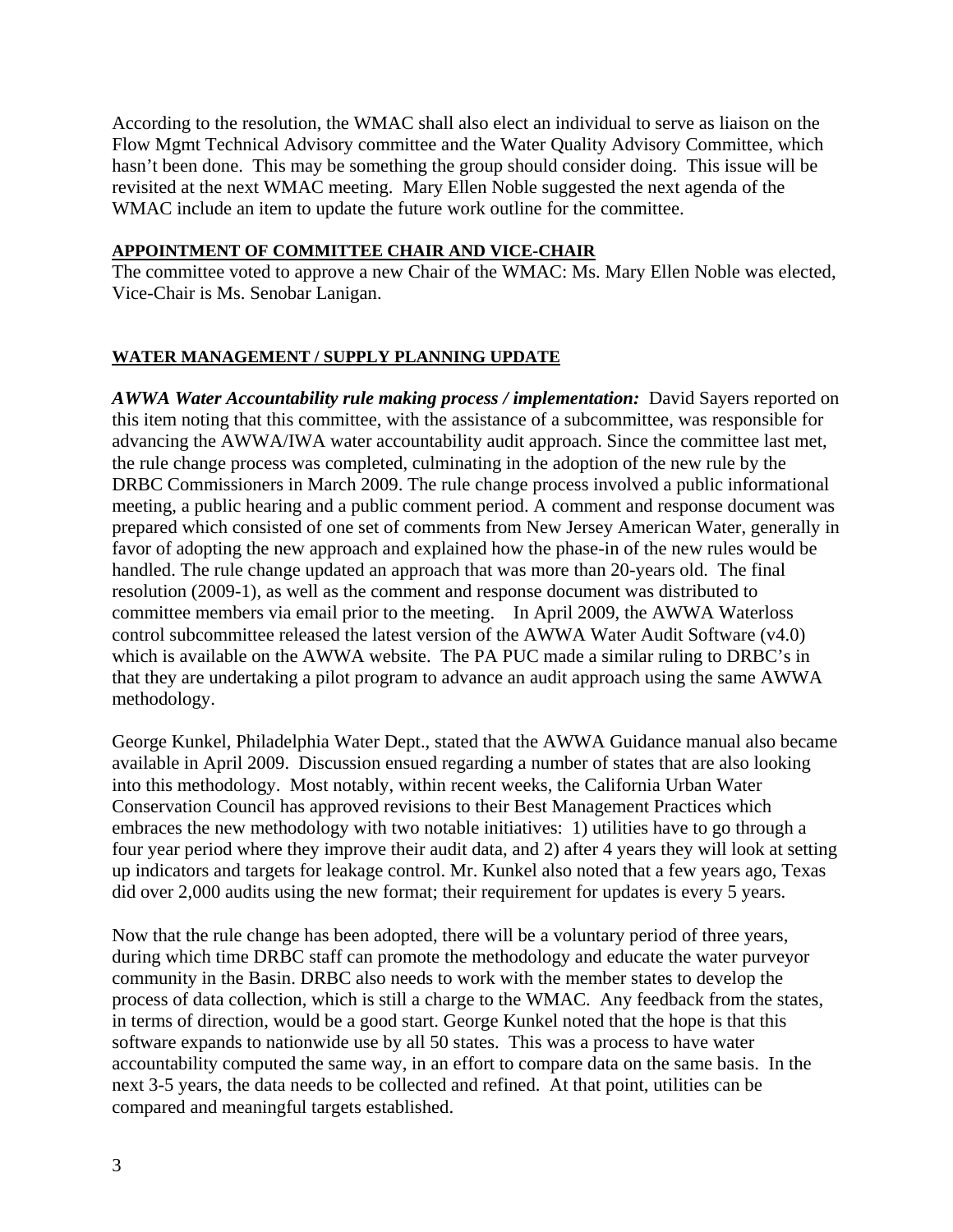*State water supply planning efforts:* The following section captures comments from State representatives on water supply planning efforts and the states' perspectives on implementation of the AWWA water loss audit approach

## *New Jersey:*

Mike Bleicher reported that New Jersey is in the process of updating the State Water Supply Plan and the process of updating the water allocation rules. Recently, New Jersey was hoping to have the Water Supply Plan finalized and available, but a decision was made to go back and make the report more current by updating water use statistics. The state is currently reviewing the numbers and hopefully will complete the work within the next few months. There are currently rules in place that require water conservation plans be submitted by permitees. In this rule proposal, the hope is to follow suit with DRBC in terms of the AWWA audit software. New Jersey is going to move away from the water conservation forms that are currently in use and recommend use of the downloaded software. The problem is that there is a multi-million dollar NJ environmental management system in place which will not easily adapt the Excel spreadsheet required for the AWWA approach, so the state will have to ask permitees to complete an online form which will have the same numbers as the AWWA software. As of now, there is no way to work around the disconnect. Barring any unforeseen problems, the rule proposal should go out late this winter/early spring, and hopefully be adopted by August 2010, with 2011 being the first year of implementation. New Jersey also implemented an online water utilization form for purveyors to report what they deliver or receive from other systems to see where the water is moving in bulk sales and purchases. There is over 90% compliance thus far. Mr. Bleicher noted that web reporting is mandatory in New Jersey.

### *New York:*

Participating via conference call, Mike Holt reported that New York has one comprehensive permitting program which is the public supply permit program of 1905. There is some overlap with DRBC in this program. Every new taking of water requires a permit; part of that permit application requires a water conservation form, which is set up now in the form of a water audit that uses the term of "unaccounted for water". Mr. Holt noted that he would be interested in following up with George Kunkel of PWD in order to get updated on the AWWA water loss accounting approach.

Until recently, there was not an annual water use reporting requirement. There is now an annual reporting requirement for not only public water supply but for any water system above capacity of 100,000 gpd. There is an online form for this reporting. In February, 2010, the state should start receiving annual reports for monthly water use, well information, category of use, maximum and average demands, etc. The next step is to get an annual water audit and update on conservation measures taken within the past year from our permitees.

This new requirement went into effect in May 2009, the first full year of compliance will be 2010. The legislation that came out tried to give exemptions to programs that already report. One of those is the DRBC docket process, but NY doesn't receive data from the DRBC. NY has authority over some facilities that are pre-jurisdictional for DRBC. NY is going to ask that the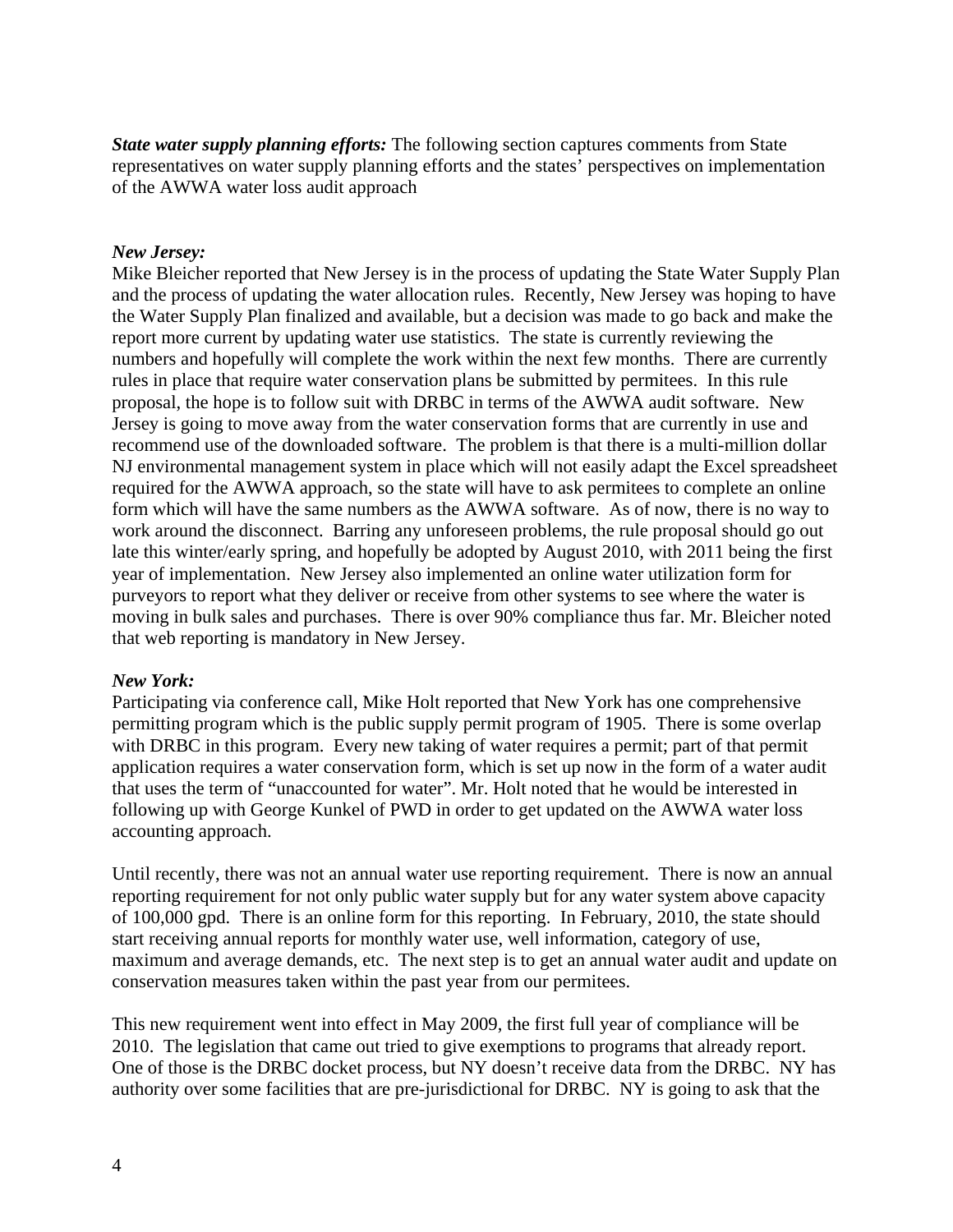data be reported to the state, the state will then forward the data to DRBC. Ken Najjar noted that this issue would have to be worked out between NY and DRBC. In the interim, New York is going to try to collect the data for 2009, as a test case.

## *Delaware:*

Stewart Lovell noted that the Water Supply Coordinating Council, who was responsible for developing the Northern New Castle County water supply plan, has recently been authorized to continue its function until 2016 in order to give it sufficient time to complete water supply planning work in Kent and Sussex counties. DNREC also implemented an online water use reporting program for all permitees which has not been mandatory. It appears that the water conservation price structure has had an effect on the state's efforts, however it is difficult to separate these changes from the noted reduced demand experienced due to code changes and other factors. DNREC is not ready to require statewide use of the AWWA software or methodology.

## *Pennsylvania:*

David Jostenski reported that in the last year all the final verification work on 30 watersheds had been completed in partnership with the river basin commissions and USGS. The current phase is public notice and comment before recommendations can be made on which watersheds should receive Critical Water Planning Area (CWPA) designation. Finding the necessary resources to develop a Critical Area Resource Plan for a CWPA would be a significant challenge, given current budget difficulties.

Tom Denslinger noted that Pennsylvania is not currently requiring the AWWA/IWA water audit approach to be applied. The state is looking into it; however there are many concerns and questions. A main concern is outreach; if there is not enough training up front, the end result will be invalid data. The smaller companies may not understand how to fill out these forms and perform the audit correctly. Under Act 220, Chapter 110, reports are already being received regarding basic information. The concern is that at some of the small systems will have difficulty coming up with information such as miles of main, length of customer service lines, etc. Particularly, biggest problem is expected to be municipal systems and small private owned systems.

At some point in time, the state is hoping to work out an agreement such that the DEP Greenport (online data entry portal) would be used to collect the information. In March 2009, a resolution was adopted which renders the process officially voluntary. In calendar year 2012 they have to be gathering information in a manner to be able to use the AWWA audit form, so that in 2013, which is when we will request a report for 2012, and it expected to resemble the AWWA format. In effect, any permitted water purveyor under DRBC regulations will have to comply with resolution 2009-1 in the year 2013. The water allocation program is working on a rule-making that would reference the AWWA standards.

*Groundwater Protected Area:*David Sayers reported on progress that the DRBC is making with an evaluation of the status and administration of the southeastern Ground Water Protected Area (GWPA). Mr. Sayers noted that this committee (in one form or another) had played a large role in the development of the GWPA. The history of the GWPA goes back to 1980, but it's been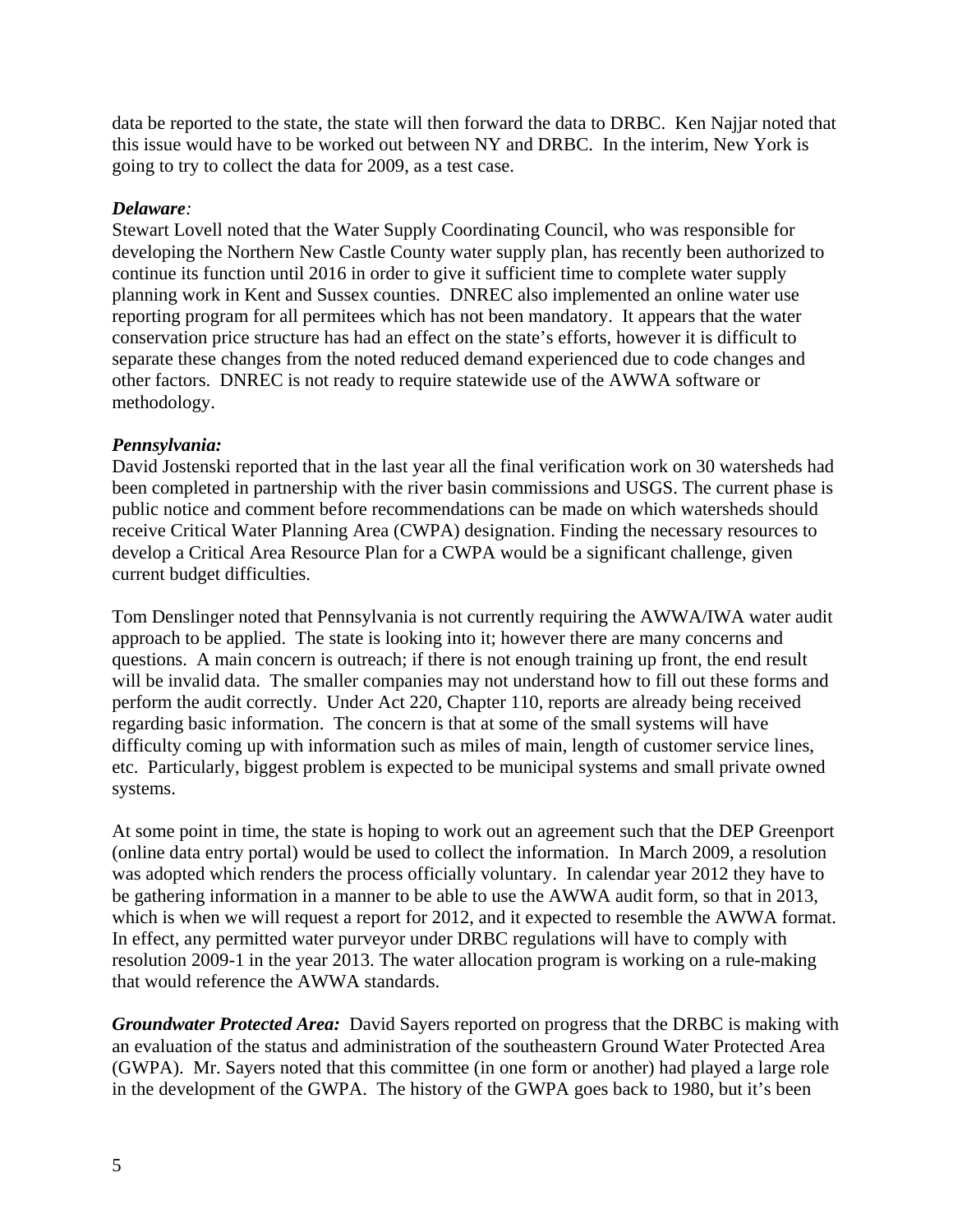about 10 years since actual withdrawal limits were established for this area on a sub-basin basis, against which to measure water use. A potentially stressed limit, which is 75% of the withdrawal limit, serves as a management tool to control the amount of withdrawals in those sub-basins. DRBC thought 10 years from those established original limits was a good time to re-evaluate where we are from both an administrative point of view and technical point of view. Mr. Sayers reviewed a flow chart handout which contained three distinct sections:

## *1) Program Status:*

DRBC compared its own listing of active dockets to the data captured by PADEP through the Act 220 reporting program. Gaps were identified and efforts have been made to establish a complete inventory of GWPA projects / dockets. DRBC will work with PADEP to make sure information is shared and each agency has the most reliable dataset as possible. There is potential for the creation of number of new dockets for the protected area.

## *2) Data Capture:*

In the groundwater regulations, it is required that an annual database or listing of net groundwater withdrawals is to be maintained and compared against groundwater withdrawal limits. In order to have an annual list, accurate and comprehensive data are needed on an annual basis. There is a need to work with PADEP to determine how this can be done, so when it is time to make docket decisions, we have the best information at hand for an approval or denial. The concept of issuing DRBC's own water user reports has been discussed, but there is an element of duplication because that information should be going directly to PA and DRBC should be getting that information from the state. However, Mr. Sayers noted that DRBC sees it as a priority to ensure it has necessary information to effectively run the GWPA program.

# **3) Program Analysis & Review**:

This was the initial endeavor and end goal, but it is recognized that the first two steps were needed in order to do a genuine evaluation in step three. David Sayers noted that DRBC is currently involved in steps 1 and 2 with quite a bit of effort to make sure the data is in order. There is an expectation that the WMAC would become more involved as we get into step 3. It is likely DRBC will also require the expertise of USGS as part of a technical evaluation.

The project is likely to take a couple of years to complete in full.

**DRBC Integrated Database:** Over the last year, DRBC has been integrating datasets together. Previously, water use data, water charging program information, contact information, etc. was all separate. DRBC has essentially created a data model that is much more readily able to integrate all the data together. There was insufficient time to run the demo that was planned. This will occur at a future meeting.

*Multijurisdictional Study:* David Sayers reported that the last time the WMAC met was to discuss the findings of the DRBC/USACE multijurisdictional study. One of the key findings in this study was the future growth expected from the power generation sector. The power sector is the largest user in terms of withdrawals and consumptive use and this sector is projected to grow by 2030 by a significant increase. Consequently, DRBC set up meetings with the larger power utilities in the basin, PPL, Exelon and PSEG. Staff met individually with those groups to present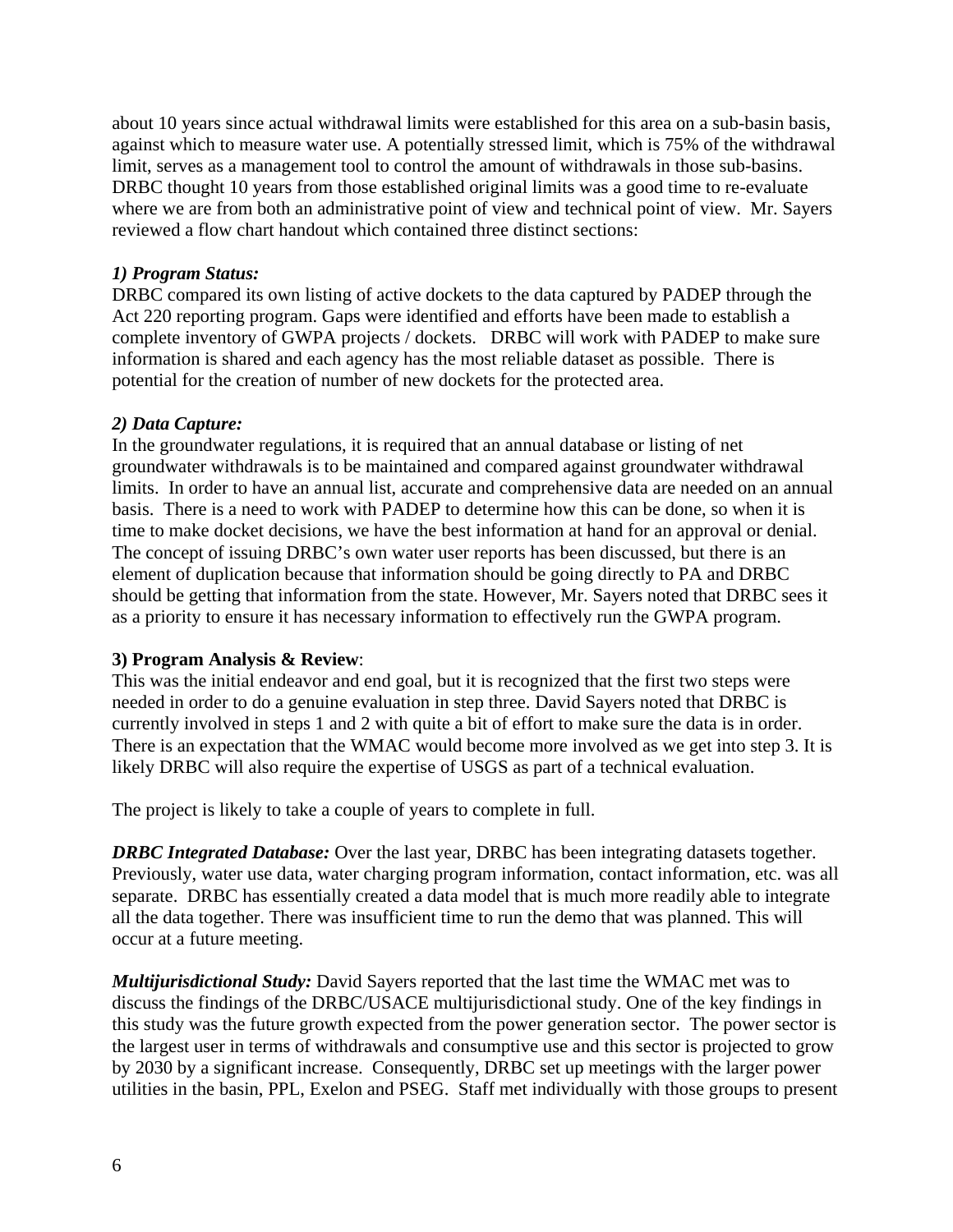the findings of the study and discuss the utilities impression of future demand projections and plans for additional generating capacity and its impact on water demand. The utilities were interested in our findings, but did not see the magnitude of the increase that was projected as likely, especially using near term projections. Each utility cited deteriorating economic conditions as a significant constraint on growth which has scaled back any plans of increasing capacity. A second nuclear generating unit at Hope Creek, NJ is still planned although will not be operational before 2020. Another issue was the issue of sensitivity and how much the companies can and are willing to share. Another common theme was that any new facilities that are proposed would most likely be located within the footprint of existing facilities rather than trying to find sites and connect those sites to the grid. Another theme would be that any new facilities would be utilizing evaporative cooling towers.

## **FUTURE DRBC/WMAC WORK PLAN:**

Due to a lack of time, this item was postponed until the next meeting.

### **SUPPLY ENHANCEMENT OPPORTUNITIES**

Ms. Jessica Sanchez reported on her effort to track potential water supply enhancement options, a project which had it's evolution in Decree Party Work group discussions. Acknowledging that New York City has an allocation from a Supreme Court decree and that - although NYC is not using all of its allocation at present - in the event it should have to be used for some reason, there is a need to ensure sufficient flow in the river to meet all downstream needs. The objective is to look at large enhancement opportunities, usually facilities that have either been on our books or originally looked at during past planning exercises for this basin. This is of additional interest to help with renewal of the DRBC Comprehensive Plan with the inclusion of an up-to-date list of existing reservoirs and potential projects (Tocks Island, for example, is still classified in the Comprehensive Plan for re-evaluation in 2000).

This work is a way of doing some house-keeping, as well as looking at what larger projects might be out there should it be decided that we would want to go in that direction. It doesn't look at smaller projects or local sustainability - projects that might be more viable or more politically and environmentally easier to implement. It only looks at the larger projects that have been proposed in a former process. For example, the majority of these projects were included in a 1961 ACOE report that was adopted as House Document (HD) 522 in August of 1962. The referenced section is the first volume of an 11 volume set in the DRBC library.

The spreadsheet was started with a list of existing (built) reservoirs, and then supply enhancement opportunities were added. There are 3 different categories of enhancement opportunities:

(1) Additional storage opportunities for existing facilities: including recommendations from the Good Faith Agreement or projects in DRBC resolutions.

(2) Management opportunities: projects that are out there that aren't controlled by DRBC or the ACOE or NY but could figure into the flow management scenario.

(3) New projects. These are generally from the HD522 document and include new facilities.

The Committee was advised that this is very much a work-in-progress.

Reference materials: